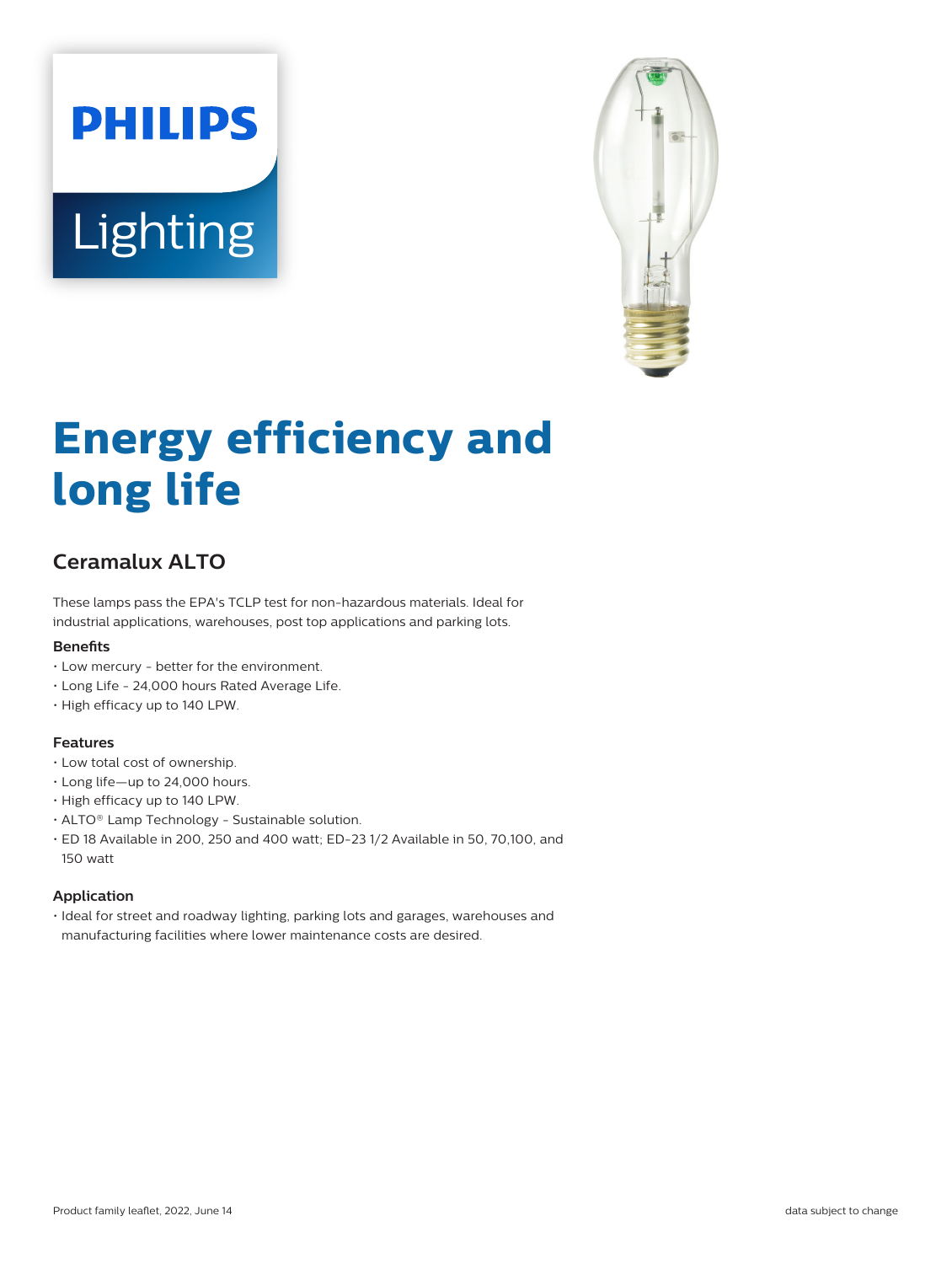# **Versions**





# **Dimensional drawing**









**E39, E-25, Clear E39, ED-18, Clear E39, ED-23 1/2, Clear**

**Product** C1000S52/ALTO

| Product                    |         |        |
|----------------------------|---------|--------|
| C400S513PK                 |         |        |
| SON 250W E39 ED58 CL SL/12 | 57.2 mm | 248 mm |
| SON 400W E39 ED58 CL SL/12 |         |        |
| C200S66/ALTO 12PK          |         |        |

| Product                    | D     | $C$ (max) |
|----------------------------|-------|-----------|
| C100S54 3PK                | 75 mm | 196 mm    |
| C70S62 3PK                 |       |           |
| SON 70W E39 ED75 CL SL/12  |       |           |
| SON 150W E39 ED75 CL SL/12 |       |           |
| C50S68/ALTO 12PK           |       |           |
| SON 100W E39 ED75 CL SL/12 | 75 mm | 196 mm    |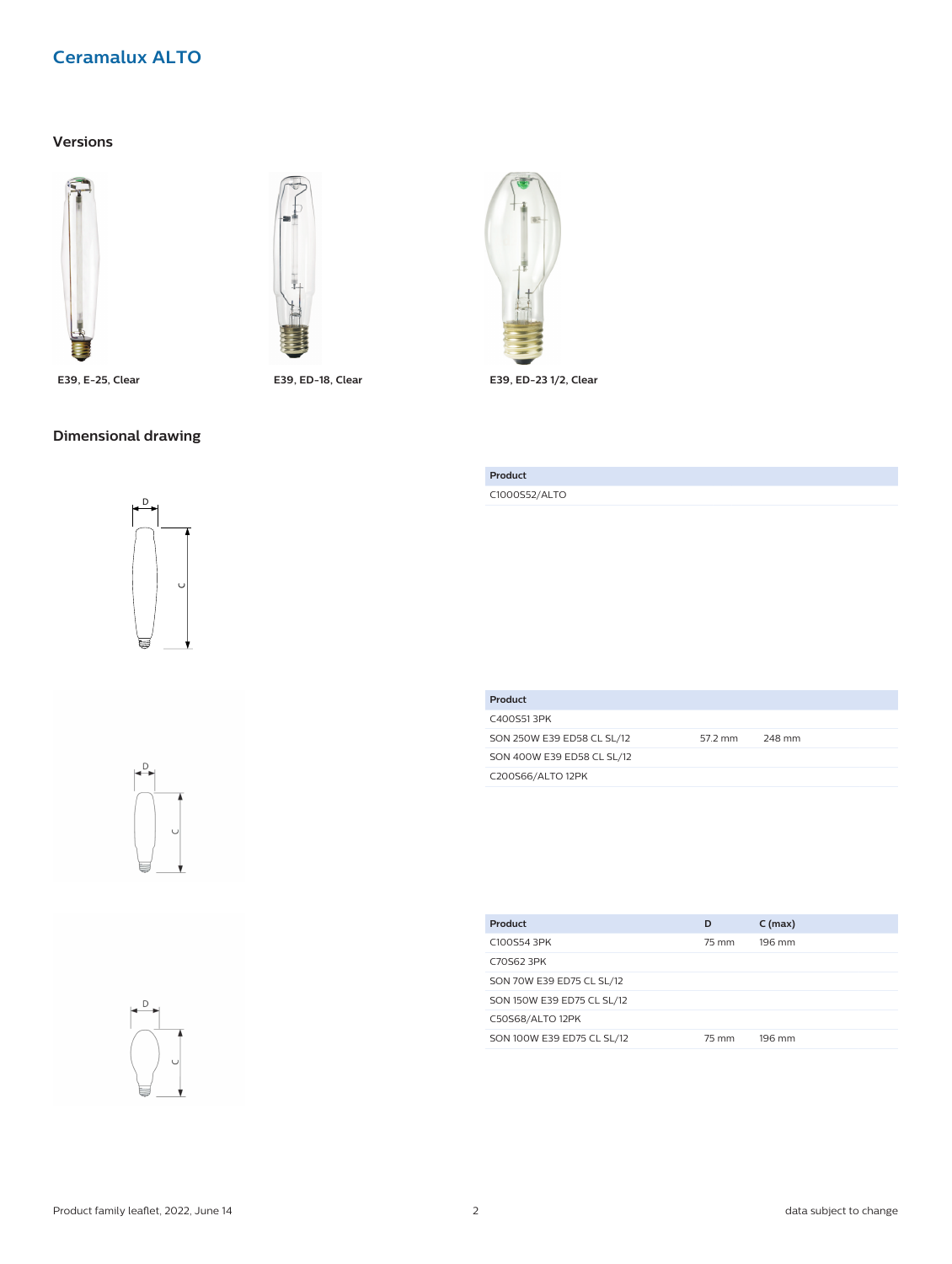| <b>General information</b>                |                        |
|-------------------------------------------|------------------------|
| Cap-Base                                  | <b>E39</b>             |
| <b>Main Application</b>                   | General and            |
|                                           | <b>Street Lighting</b> |
| <b>Operating Position</b>                 | <b>UNIVERSAL</b>       |
|                                           |                        |
| Luminaire design requirements             |                        |
| <b>Bulb Temperature (Max)</b>             | 400 °C                 |
|                                           |                        |
| <b>Light technical</b>                    |                        |
| <b>Correlated Color Temperature (Nom)</b> | 2100K                  |
|                                           |                        |
| <b>Mechanical and housing</b>             |                        |
| <b>Bulb Finish</b>                        | Clear                  |
| <b>Bulb Material</b>                      | Hard Glass             |

#### **Approval and application**

|              |                              |                    | <b>Mercury</b> |                     |
|--------------|------------------------------|--------------------|----------------|---------------------|
|              |                              |                    | (Hg)           |                     |
|              |                              | Mercury (Hg)       | Content        | <b>Picogram Per</b> |
| Order Code   | <b>Full Product Name</b>     | Content (Max)      | (Nom)          | <b>Lumen Hour</b>   |
| 928601139205 | C1000S52/ALTO                |                    | 32 mg          | $11.3$ pg/lm.h      |
| 928601139305 | C400S513PK                   | 23.5 mg            |                | 26.4 pg/lm.h        |
| 928601139391 | SON 400W E39 ED58            | 23.5 <sub>mg</sub> |                | $26.4$ pg/lm.h      |
|              | <b>CL SL/12</b>              |                    |                |                     |
| 928601139490 | SON 250W E39 ED58 CL 23.5 mg |                    |                |                     |
|              | SL/12                        |                    |                |                     |
| 928601139590 | C200S66/ALTO 12PK            | 31 mg              | -              |                     |
| 928601139790 | SON 150W E39 ED75 CL         | 17 <sub>mg</sub>   |                |                     |
|              | SL/12                        |                    |                |                     |

|                          |                                   |                     | <b>Mercury</b><br>(Hg) |                     |
|--------------------------|-----------------------------------|---------------------|------------------------|---------------------|
|                          |                                   | Mercury (Hg)        | Content                | <b>Picogram Per</b> |
| Order Code               | <b>Full Product Name</b>          | Content (Max) (Nom) |                        | <b>Lumen Hour</b>   |
| 928601139806 C100S54 3PK |                                   | 22.1 mg             |                        |                     |
|                          | 928601139890 SON 100W E39 ED75 CL | 22.1 mg             | -                      | -                   |
|                          | SL/12                             |                     |                        |                     |
| 928601139906 C70S62 3PK  |                                   | 17 <sub>mg</sub>    |                        |                     |
|                          | 928601139990 SON 70W E39 ED75 CL  | 17 <sub>mg</sub>    | ۰                      | -                   |
|                          | SL/12                             |                     |                        |                     |
|                          | 928601140090 C50S68/ALTO 12PK     | 17.7 mg             |                        |                     |

#### **Operating and electrical**

| <b>Order Code</b> | <b>Full Product Name</b>   | Lamp Current (Nom) | Voltage (Max) | Voltage (Min) | Voltage (Nom) | Power (Nom) | Re-Ignition Time (Min) (Max) |
|-------------------|----------------------------|--------------------|---------------|---------------|---------------|-------------|------------------------------|
| 928601139205      | C1000S52/ALTO              | 4.7 A              | 275 V         | 210 V         | 250 V         | 1003 W      | 3 min                        |
| 928601139305      | C400S513PK                 | 4.6 A              | 115 V         | 84 V          | 100 V         | 401.5 W     | 1 min                        |
| 928601139391      | SON 400W E39 ED58 CL SL/12 | 4.6 A              | 115 V         | 84 V          | 100 V         | 401.5 W     | 1 min                        |
| 928601139490      | SON 250W E39 ED58 CL SL/12 | 3.0A               | 110 V         | 79 V          | 95 V          | 251W        | 2 min                        |
| 928601139590      | C200S66/ALTO 12PK          | 2.4A               | 115 V         | 90 V          | 100 V         | 200.8 W     | 1 min                        |
| 928601139790      | SON 150W E39 ED75 CL SL/12 | 3.2A               | 62 V          | 48 V          | 55 V          | 150.6 W     | 2 min                        |
| 928601139806      | C100S54 3PK                | 2.1A               | 62 V          | 45 V          | 55 V          | 100.4 W     | 2 min                        |
| 928601139890      | SON 100W E39 ED75 CL SL/12 | 2.1A               | 62 V          | 45 V          | 55 V          | 100.4 W     | 2 min                        |
| 928601139906      | C70S62 3PK                 | 1.6A               | 60 V          | 44 V          | 52 V          | 70.2 W      | 2 min                        |
| 928601139990      | SON 70W E39 ED75 CL SL/12  | 1.6A               | 60 V          | 44 V          | 52 V          | 70.2 W      | 2 min                        |
| 928601140090      | C50S68/ALTO 12PK           | 1.18A              | 62 V          | 46 V          | 52 V          | 50.2 W      | 2 min                        |

# **Light technical (1/2)**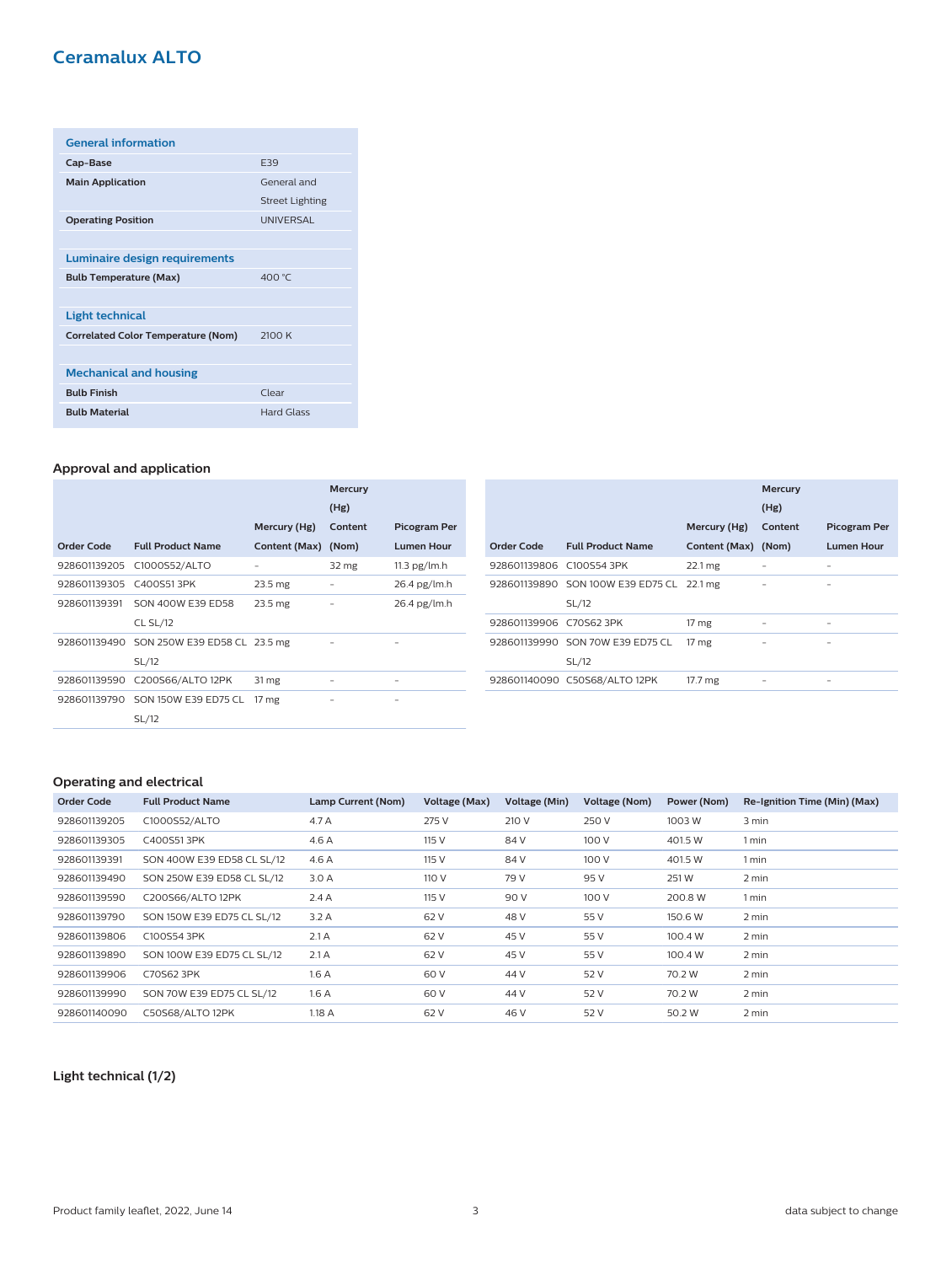|                   |                               | Chromaticity        | Chromaticity        | Color       |                          |                          |                    |                      |
|-------------------|-------------------------------|---------------------|---------------------|-------------|--------------------------|--------------------------|--------------------|----------------------|
|                   |                               | <b>Coordinate X</b> | <b>Coordinate Y</b> | Rendering   | <b>Luminous Efficacy</b> | <b>Luminous Efficacy</b> | <b>Design Mean</b> | <b>Luminous Flux</b> |
| <b>Order Code</b> | <b>Full Product Name</b>      | (Nom)               | (Nom)               | Index (Nom) | (rated) (Min)            | (rated) (Nom)            | <b>Lumens</b>      | (Rated) (Min)        |
| 928601139205      | C1000S52/ALTO                 | 515                 | 420                 | 21          | 121.5 lm/W               | 135 lm/W                 | 126000 lm          | 121500 lm            |
| 928601139305      | C400S513PK                    | 515                 | 420                 | 20          | 112.5 lm/W               | 125 lm/W                 | 45000 lm           | 45000 lm             |
| 928601139391      | SON 400W E39 ED58 CL          | 515                 | 420                 | 20          | 112.5 lm/W               | 125 lm/W                 | 45000 lm           | 45000 lm             |
|                   | SL/12                         |                     |                     |             |                          |                          |                    |                      |
| 928601139490      | SON 250W E39 ED58 CL          | 523                 | 412                 | 26          | 102 lm/W                 | 114 lm/W                 | 24300 lm           | 25600 lm             |
|                   | SL/12                         |                     |                     |             |                          |                          |                    |                      |
| 928601139590      | C200S66/ALTO 12PK             | 521                 | 420                 | 16          | 104 lm/W                 | 115 lm/W                 | 19260 lm           | 20700 lm             |
| 928601139790      | SON 150W E39 ED75 CL          | 514                 | 424                 | 17          | 96 lm/W                  | 106 lm/W                 | 14220 lm           | 14400 lm             |
|                   | SL/12                         |                     |                     |             |                          |                          |                    |                      |
| 928601139806      | C100S54 3PK                   | 520                 | 420                 | 18          | 85 lm/W                  | 94 lm/W                  | 8460 lm            | 8500 lm              |
| 928601139890      | SON 100W E39 ED75 CL          | 520                 | 420                 | 18          | 85 lm/W                  | 94 lm/W                  | 8460 lm            | 8500 lm              |
|                   | SL/12                         |                     |                     |             |                          |                          |                    |                      |
| 928601139906      | C70S62 3PK                    | 522                 | 425                 | 13          | 86 lm/W                  | 94 lm/W                  | 5670 lm            | 6000 lm              |
| 928601139990      | SON 70W E39 ED75 CL           | 522                 | 425                 | 13          | 86 lm/W                  | 94 lm/W                  | 5670 lm            | 6000 lm              |
|                   | SL/12                         |                     |                     |             |                          |                          |                    |                      |
|                   | 928601140090 C50S68/ALTO 12PK | 529                 | 420                 | 16          | 74 lm/W                  | 82 lm/W                  | 3600 lm            | 3700 lm              |

# **Light technical (2/2)**

|                         |                            | <b>Luminous Flux</b> | Photosynthetic    |
|-------------------------|----------------------------|----------------------|-------------------|
| Order Code              | <b>Full Product Name</b>   | (Rated) (Nom)        | Photon Flux (PPF) |
|                         | 928601139205 C1000S52/ALTO | 135000 lm            | 1550 µmol/s       |
| 928601139305 C400S513PK |                            | 50000 lm             | 595 µmol/s        |
| 928601139391            | SON 400W E39 ED58 CL       | 50000 lm             | 595 µmol/s        |
|                         | SL/12                      |                      |                   |
| 928601139490            | SON 250W E39 ED58 CL       | 28500 lm             |                   |
|                         | SL/12                      |                      |                   |
| 928601139590            | C200S66/ALTO 12PK          | 23000 lm             | ٠                 |
| 928601139790            | SON 150W E39 ED75 CL       | 16000 lm             | -                 |
|                         | SL/12                      |                      |                   |

|                          |                                            | <b>Luminous Flux</b> | Photosynthetic           |
|--------------------------|--------------------------------------------|----------------------|--------------------------|
| Order Code               | <b>Full Product Name</b>                   | (Rated) (Nom)        | <b>Photon Flux (PPF)</b> |
| 928601139806 C100S54 3PK |                                            | 9400 lm              |                          |
|                          | 928601139890 SON 100W E39 ED75 CL<br>SL/12 | 9400 lm              |                          |
|                          |                                            |                      |                          |
| 928601139906 C70S62 3PK  |                                            | 6600 lm              |                          |
|                          | 928601139990 SON 70W E39 ED75 CL<br>SL/12  | 6600 lm              |                          |
|                          | 928601140090 C50S68/ALTO 12PK              | 4100 lm              |                          |

# **Mechanical and housing**

| Order Code   | <b>Full Product Name</b>   | <b>Bulb Shape</b> |
|--------------|----------------------------|-------------------|
| 928601139205 | C1000S52/ALTO              | $F-25$            |
| 928601139305 | C400S513PK                 | $ED-18$           |
| 928601139391 | SON 400W E39 ED58 CL SL/12 | $ED-18$           |
| 928601139490 | SON 250W E39 ED58 CL SL/12 | $ED-18$           |
| 928601139590 | C200S66/ALTO 12PK          | $ED-18$           |
| 928601139790 | SON 150W E39 ED75 CL SL/12 | ED-231/2          |

| Order Code   | <b>Full Product Name</b>   | <b>Bulb Shape</b> |
|--------------|----------------------------|-------------------|
| 928601139806 | C100S54 3PK                | ED-231/2          |
| 928601139890 | SON 100W E39 ED75 CL SL/12 | ED-231/2          |
| 928601139906 | C70S62 3PK                 | ED-231/2          |
| 928601139990 | SON 70W E39 ED75 CL SL/12  | ED-231/2          |
| 928601140090 | C50S68/ALTO 12PK           | ED-231/2          |